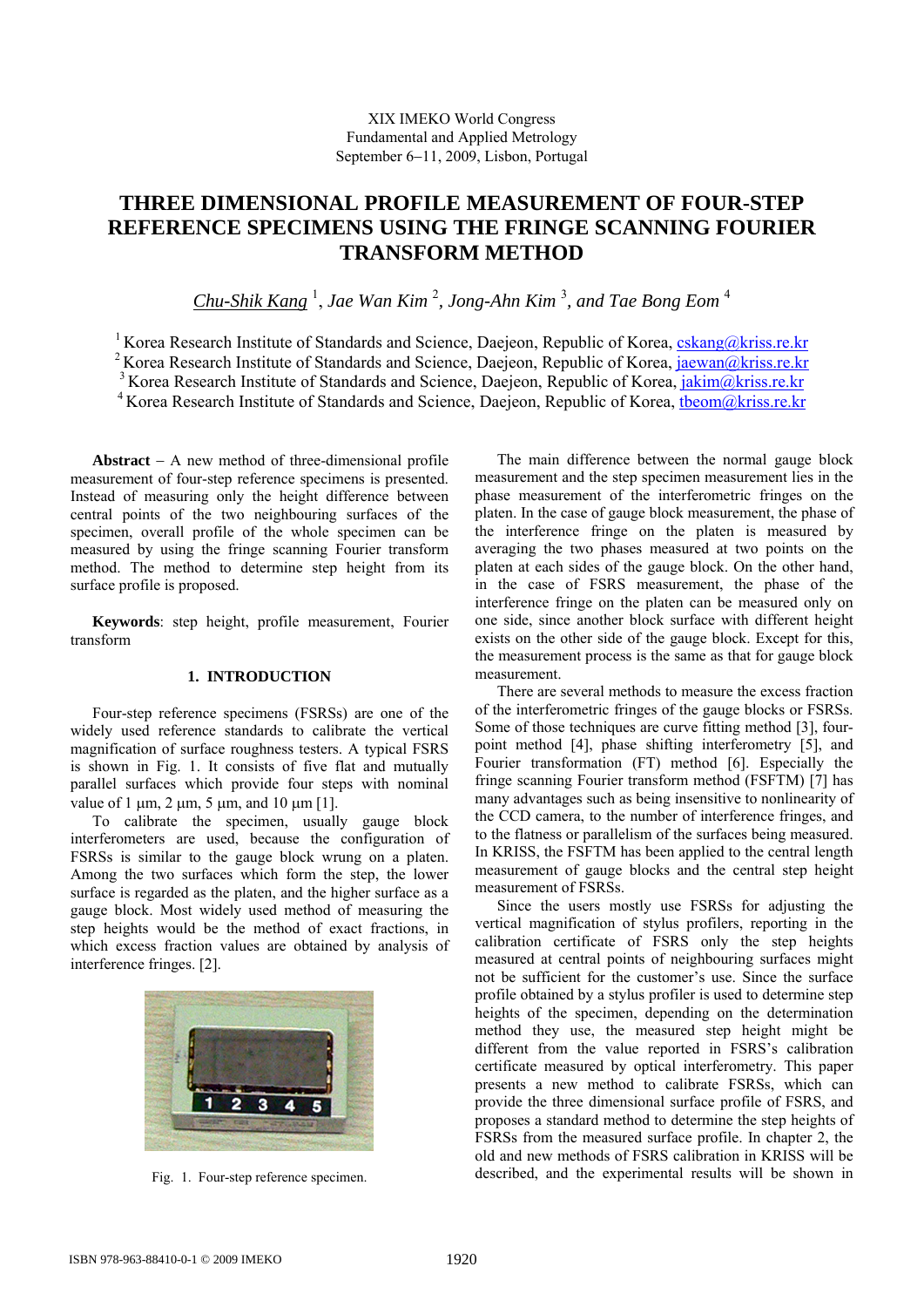Chapter 3. A proposed method of determining step heights from the surface profile of an FSRS will be described in Chapter 4.

#### **2. CALIBRATION OF FSRSS**

The central height measurement method (CHMM) has been used to calibrate FSRSs in KRISS. The CHMM is the same method being used for calibrating central length of gauge blocks at KRISS. The height between the central point of the higher surface and the central point of the lower surface is determined by using optical interferometry with two wavelengths and the method of exact fractions. In order to know not only the height between the neighbouring central points but also the height profile over the whole specimen, a series of measurements have to be made. Figure 2 shows an example of measuring points set to measure the height profile of an FSRS.



Fig. 2. Measuring points on the surfaces of an FSRS.

Five equidistant points are selected from each surface. In Fig. 2,  $P_{i,j}$  denotes the j<sup>th</sup> point on the i<sup>th</sup> surface. Heights of points  $P_{1,1}$ ,  $P_{1,2}$ ,  $P_{1,3}$ ,  $P_{1,4}$ , and  $P_{1,5}$  with respect to reference point  $P_{21}$  are measured, and then that of  $P_{21}$ ,  $P_{22}$ ,  $P_{23}$ ,  $P_{24}$ , and  $P_{2.5}$  with respect to  $P_{3.1}$ , and so on. Finally, heights between  $P_{4,5}$  and  $P_{5,1}$ ,  $P_{5,2}$ ,  $P_{5,3}$ ,  $P_{5,4}$ , and  $P_{5,5}$  were measured individually. In each measurement, the specimen was aligned so that the fringe on the reference point became perpendicular to the longer edge of the reference block.

Figure 3 shows the interferometric fringes of a FSRS, and some part of the measurement results is shown in Table 1. Although the CHMM can in principle produce the surface profile along a single line, using this method is somewhat tedious and time consuming.



Fig. 3. Interference fringes of an FSRS.

Table 1 . Part of measured values of the FSRS shown in Fig. 3.

| Measured<br>points    | step $(\mu m)$ | Measured<br>points    | step $(\mu m)$ |
|-----------------------|----------------|-----------------------|----------------|
|                       | 10,049         |                       | 5,067          |
| $P_{5,1}$ - $P_{4,5}$ |                | $P_{4,1}$ - $P_{3,5}$ |                |
| $P_{5,1}$ - $P_{4,4}$ | 10,061         | $P_{4,1} - P_{3,4}$   | 5,065          |
| $P_{5,1} - P_{4,3}$   | 10,066         | $P_{4,1} - P_{3,3}$   | 5,050          |
| $P_{5.1} - P_{4.2}$   | 10,064         | $P_{4,1} - P_{3,2}$   | 5,038          |
| $P_{5,1} - P_{4,1}$   | 10,054         | $P_{4,1} - P_{3,1}$   | 5,019          |
| $P_{5,5} - P_{4,5}$   | 10,047         | $P_{4,5} - P_{3,5}$   | 5,070          |
| $P_{5,4} - P_{4,5}$   | 10,040         | $P_{4,4} - P_{3,5}$   | 5,058          |
| $P_5$ 3 - $P_4$ 5     | 10,033         | $P_{4,3} - P_{3,5}$   | 5,052          |
| $P_{5,2} - P_{4,5}$   | 10,035         | $P_{4,2} - P_{3,5}$   | 5,056          |
| $P_{5,1} - P_{4,5}$   | 10,050         | $P_{4,1} - P_{3,5}$   | 5,066          |

Moreover, it has low spatial resolution. In order to increase the spatial resolution of the measurement, the number of measuring points should be increased accordingly, and also the measuring time. To overcome this shortcoming, we decided to measure the whole surfaces of the FSRS. Some candidates for the surface measurement of FSRSs would be the phase shifting interferometry (PSI), or the Fourier transform method (FTM). The PSI is a very effective tool under the assumption that the phase steps between two phase shifted images are accurate, typically being  $\pi/2$ , or that the phase steps are arbitrary but equidistant [8]. The FTM is also a very powerful method but the filtering in the frequency domain might cause measurement error especially at the edge part of the interferograms.

As an alternative to the normal FTM, we adopted the fringe scanning Fourier transform method (FSFTM) for FSRS measurement. The FSFTM is different from the normal FTM in that it does not use the spatial intensity data. Instead, it makes use of the temporally varying intensity data at a fixed point. This technique has been used for measurement of central length of gauge blocks. We extended the FSFTM to all points on the FSRS so that its overall profile could be obtained with high spatial resolution.

#### **3. EXPERIMENT**

The experimental setup, which is the gauge block interferometer, is shown schematically in Fig. 4. A DC motor translates an optical wedge which is placed within the reference arm of the interferometer, and this causes temporal linear displacement of the interference fringes. During the fringe movement, the intensity variation data at all points on the interferogram are acquired. At each point, the intensity variation data are Fourier transformed by using the fast Fourier transform algorithm.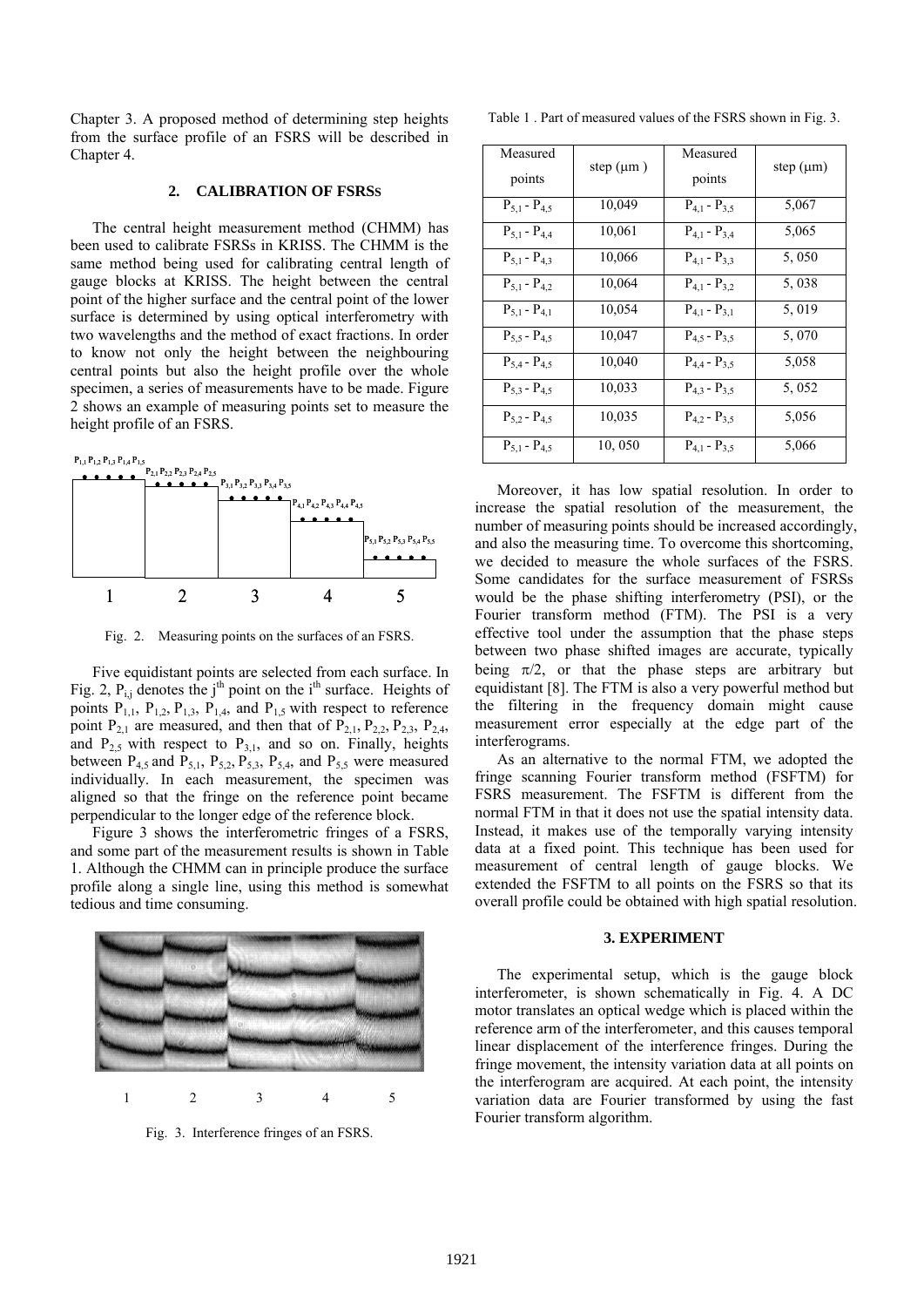

Fig. 4. Schematic diagram of the measuring system.

An example of intensity variation data measured at one point on the block is shown in Fig. 5(a), and the power spectrum of its Fourier transform is shown in Fig. 5(b).

From the Fourier transformed data, the carrier frequency component is filtered out and moved to the origin of the frequency domain. Inverse Fourier transform of this impulse spectrum would produce a constant complex number throughout the time domain. The arctangent of the ratio between the imaginary part and the real part of the complex number would give the initial phase value of the interference fringe at a given point on the specimen.



(b)

Fig. 5. Intensity variation at a fixed point (a), and its power spectrum of Fourier transformation (b).

When this process is carried out over the whole area of the specimen, the phase map is obtained. Since this phase map has the  $2\pi$  ambiguity due to the arctangent function, a phase unwrapping algorithm is applied to remove the ambiguity. The unwrapped phase map with its tilt removed is shown in Fig. 6. This whole procedure is repeated with the second laser wavelength. The phase maps are divided into five areas according to the location of the five surfaces, and the method of exact fractions is applied to the neighbouring areas to find out the height profile of the FSRS.



Fig. 6. Unwrapped phase map of the interference fringes shown in Fig. 2.



Fig. 7. Measured profile of the the FSRS. (a) 3D profile of the FSRS, (b) 2D profile at the central row.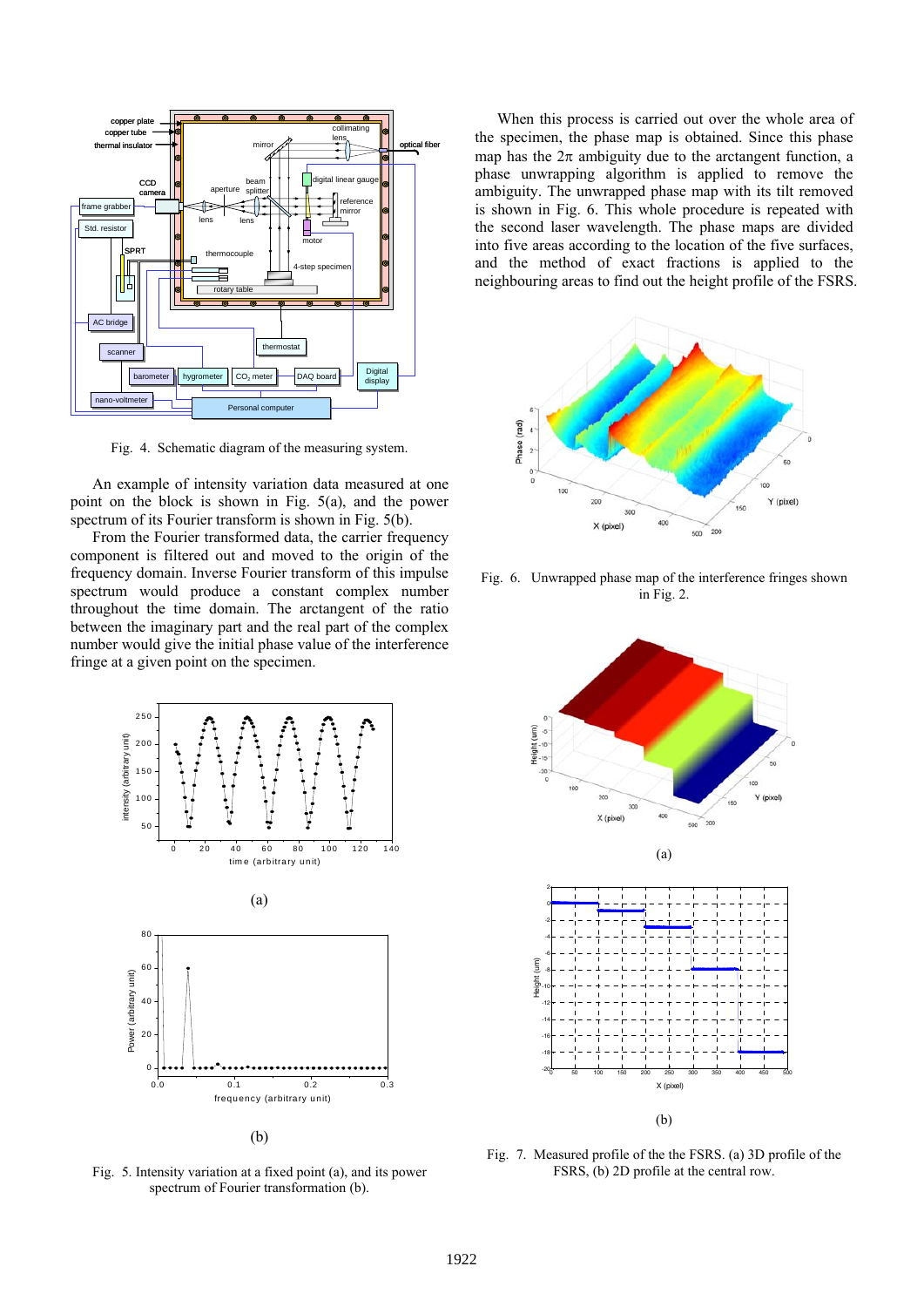Fig. 7(a) shows the three-dimensional surface profile of the FSRS, and its two-dimensional height profile at the central row is shown in Fig. 7(b). The central step heights calculated from the profile shown in Fig. 7 are compared in Table 2 with the step heights measured by the CHMM. It is found that the two methods do not always provide consistent results.

| Nominal<br>step $(\mu m)$ | Measured step<br>with CHMM<br>$(\mu m)$ | Measured step<br>with FSFTM<br>$(\mu m)$ | Difference (µm) |
|---------------------------|-----------------------------------------|------------------------------------------|-----------------|
|                           | 1.022                                   | 0.960                                    | $-0.062$        |
| 2                         | 2.055                                   | 1.978                                    | $-0.077$        |
|                           | 5.063                                   | 5.054                                    | $-0.009$        |
| 10                        | 10.063                                  | 10.047                                   | $-0.016$        |

Table 2 . Step heights measured with two methods for the FSRS whose interference fringes are shown in Fig. 3.

## **4. DETERMINATION OF STEP HEIGHTS FROM THE SURFACE PROFILE OF FSRS**

The disagreement of measured step heights obtained with the two methods comes from the fact that the step heights are not calculated according to the same rule. In the CHMM, the specimen's tilt was adjusted so that interference fringe on the central region of the reference surface was perpendicular to the longer side of the reference block. In the FSFTM, however, a step height was calculated from the surface profile of the whole specimen, as the vertical distance between central points of the neighbouring surfaces.

Since usually neighbouring surfaces are not parallel to each other, as can be seen in Fig. 3, the step height,  $h_C$ , measured by the CHMM, and  $h_F$ , measured by the FSFTM, will in general be different.

If the tilt angles of the first and second surfaces are denoted as  $\theta_1$  and  $\theta_2$ , respectively, the step heights  $h_C$  and  $h_F$  can be expressed as

$$
h_C = h_0 \times \cos(\theta_2 - \theta_1) + \frac{W}{2} \times \sin(\theta_2 - \theta_1)
$$
 (1)

$$
h_F = h_0 \times \cos(\theta_2 - \theta_1) - \frac{W}{2} \times (\sin \theta_1 + \sin \theta_2)
$$
 (2)

where  $h_0$  is the height of the riser of the step, and *W* is the length of shorter side of the surfaces (Refer to Fig. 8).

Thus unless  $\theta_1 = \theta_2 = 0$ ,  $h_C$  differs from  $h_F$ . This means that even if the three-dimensional profile measurement provides maximum information on the FSRS, there should be a standard method to determine the step heights from the surface profile in order to have robust definition of the steps of the FSRS.

During the optical calibration process and also when the users make profile measurement of the FSRS with stylus type surface roughness testers, the same rule of determining the step heights from the surface profile shall be used.



Fig. 8. Difference between step heights measured with the CHMM and FSFTM when the two surfaces are not parallel to each other.

However, there is no standard rule to determine step heights of the FSRS yet. Referring to the definition of groove depth of type A1 standard specimens, given in the ISO standard [9] we propose a definition of step heights of FSRSs as follows.

'The equation:

$$
Z = \alpha \times X + \beta + h' \times \delta \tag{3}
$$

with unknowns  $\alpha$  and  $\beta$ , is fitted by the method of least squares to a profile equal in length to 4/3 times the width of the surfaces (See Fig. 9). The variable  $\delta$ takes the value  $+1$  in region A and the value  $-1$  in the region B (see Fig. 9). The step height *h* is twice the estimated value of *h*′. To avoid the influence of any rounding of the corners, the surfaces will be assessed over only the central third of each surface. The portions to be used for assessment purposes are those shown as A and B in Fig. 9.'



Fig. 9. Determination of the step height from the surface profile.

Considering the difference between groove depth specimens and FSRSs, we chose the central third of each surface's shorter side to be used for the step height calculation.

Even if the step height is defined to be found from the central profile, a narrow strip along the central line of the FSRS is to be used for determining the step height when measured by optical interferometry. The width of the strip may be one third of each surface's shorter side as shown in Fig. 10.